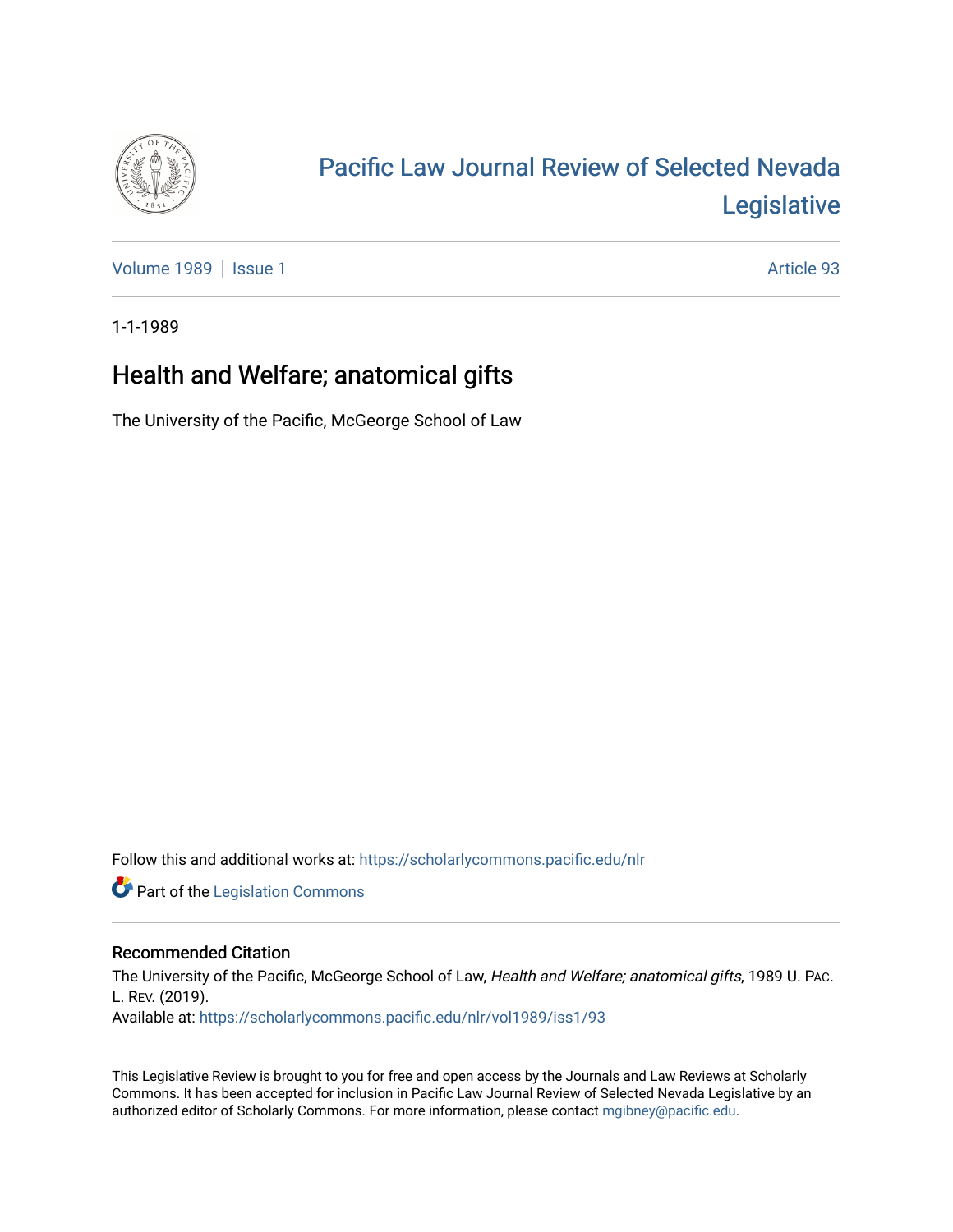### **Health and Welfare**

#### **Health and Welfare; anatomical gifts**

NEv. REv. STAT. §§ 451.515, 451.565, 451.575 (repealed); § 451 (new); 451.010, 451.500, 451.505, 451.510, 451.520, 451.525, 451.530, 451.535, 451.545, 451.550, 451.555, 451.560, 451.570, 451.577, 451.580, 451.585, 483.340, 483.840 (amended). AB 226 (Sader); 1989 STAT. Ch. 200

Existing law governs the giving and accepting of anatomical gifts.<sup>1</sup> Chapter 200 changes the classes of persons who may make an anatomical gift of a decedent's<sup>2</sup> body.<sup>3</sup> Chapter 200 also specifies when an anatomical gift may not be made by a person in the classes listed, how such a person must make a gift, and when the gift can be revoked.<sup>4</sup>

Prior law provided that an anatomical gift could be made by a document.<sup>5</sup> Chapter 200 requires that a donor<sup>6</sup> can make an anatomical gift only by a document of gift<sup>7</sup> signed by the donor or by will.<sup>8</sup>

I. NEV. REv. STAT. §§ 451.500-.585 (1987) (Uniform Anatomical Gift Act). Nevada Revised Statutes Chapter 451 was enacted in 1969, based substantially on the Uniform Anatomical Gift Act as promulgated by the National Conference of Commissioners on Uniform State Laws. *See* HANDBOOK OF THE NATIONAL CONFERENCE OF COMMISSIONERS ON UNIFORM STATE LAWS AND PROCEEDINGS 185-93 (1968).

<sup>2.</sup> *See* NEV. REv. STAT. § 451.520 (amended by 1989 Nev. Stat. ch. 200, sec. 16, at 433) (definition of decedent).

<sup>3. 1989</sup> Nev. Stat. ch. 200, sec. 6, at 431 (enacting NEv. REV. STAT. § 451.\_). Chapter 200 also changes the order of priority of the classes allowed to make the gift. *Id.* 

<sup>4.</sup> *Id.* 

*<sup>5.</sup>* 1987 Nev. Stat. ch. 451, sec. 565, at 9961 (repealed by 1989 Nev. Stat. ch. 200, sec. 30, at 438).

<sup>6.</sup> *See* 1989 Nev. Stat. ch. 200, sec. 17, at 431 (amending NEv. REv. STAT. § 451.525) (definition of a donor).

<sup>7.</sup> *See id.* sec. 3, at 431 (enacting NEv. REv. STAT. § 451.\_) (definition of document of gift).

<sup>8.</sup> *Id.* sec. 22, at 434 (enacting NEV. REV. STAT. § 451.........) The document of gift may be attached or imprinted on the donor's motor vehicle operator's license and is not invalidated by the revocation, suspension, expiration, or cancellation of the license.  $Id$ . A gift made by will is effective at the testator's death and need not wait until the will is probated. Id. An invalid will does not invalidate an anatomical gift. */d.*